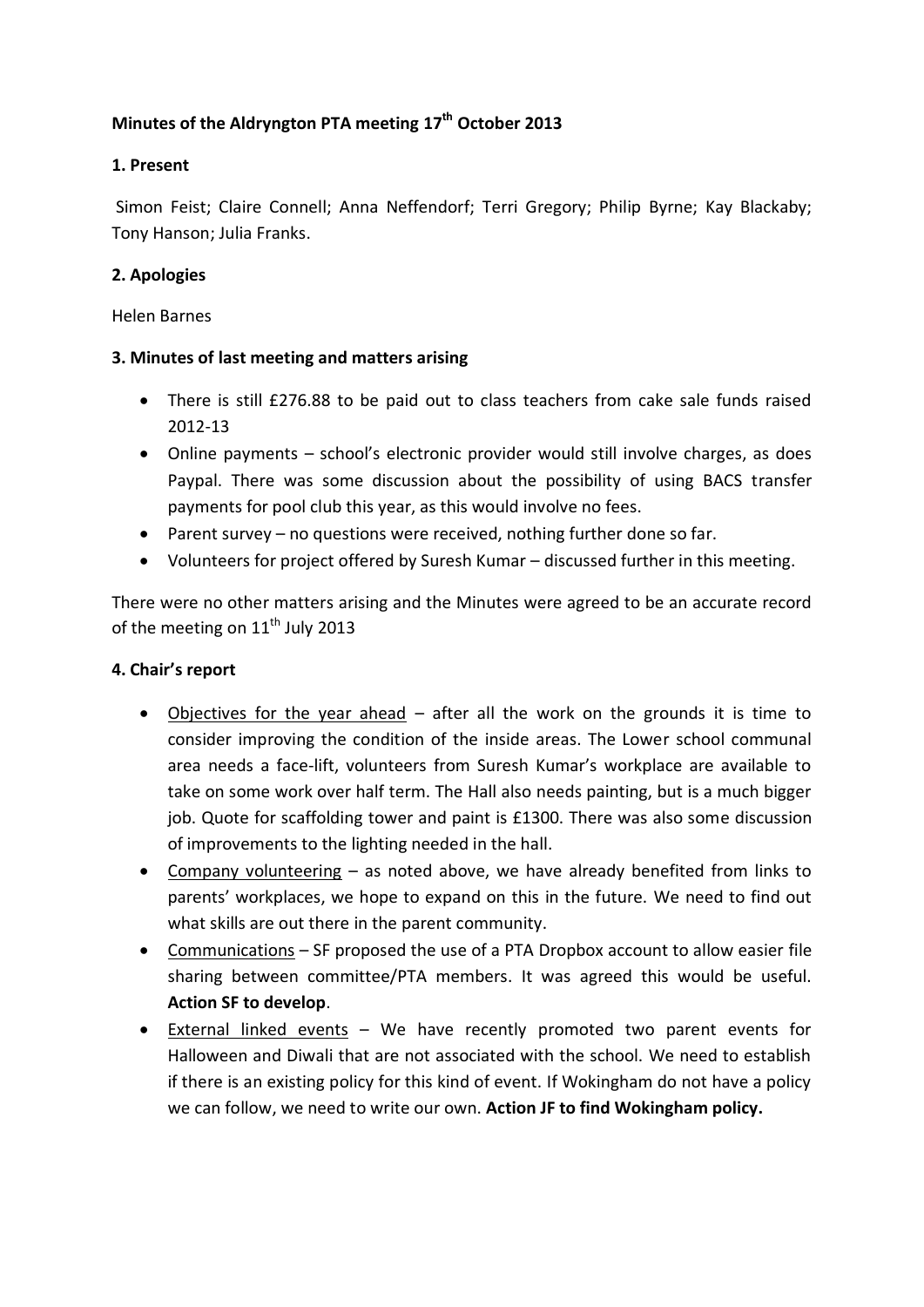# **5. Treasurer's report**

The treasurer's report was discussed and is available on the website.

The only major income so far for 2013-14 has been gift aid.

# **6. School Funding Partnership**

Now the outdoor stage is in place, astroturf is needed to complete the area. Quotes received are two of £8000, one of £4000. JF is to seek a fourth quote as these are too different. Request that PTA fund the astroturf (14/01) **Approved pending 4th quote**

The following items have been requested by teaching staff:

| 14/02 | Beebots $x$ 6 + mats                             | Around £300     |
|-------|--------------------------------------------------|-----------------|
| 14/03 | Cursive handwriting software                     |                 |
| 14/04 | Glockenspiels for Upper school                   |                 |
| 14/05 | Video camera for Lower school + editing software |                 |
| 14/06 | Pink & Green Highlighter pens for Lower school   | £7-£12 per pack |
| 14/07 | Plastic money                                    |                 |
| 14/08 | Cabinet for Mrs Smith/ Mrs Culham classroom      | £160-£200       |
| $-1$  |                                                  |                 |

The approximate total cost of £1500 was **approved in principle**

It was noted that the PTA's agreement to pay for the above items should be communicated in the next newsletter. **Action SF / TG**

# **7. Events this term**

- Disco new team seem to have everything under control for disco on  $24<sup>th</sup>$  Oct
- Christmas cards due back in on Monday  $21^{st}$
- Wrap a present w/c  $2^{nd}$  December
- Christmas Fair  $-7<sup>th</sup>$  December : Santa and Grotto are sorted, SF and PB to manage Fair planning. Possibility of a toy stall? Martin and Pole signs will give us  $£100$ would others pay more? **Action SF to organise.**
- Cake sale timetable and sign-up sheet to be ready before half term.
- PTA newsletter to ask for suggestions for event for Spring term. **Action SF**

# **8. Risk assessments and records for PTA activities**

Simon raised that we had a reportable accident at the Summer fayre this year. We require documents to be available at all PTA events to allow correct reporting if required. Also all PTA events should have a risk assessment carried out beforehand. Simon presented the meeting with some proposed forms which were **accepted.**

All hard copies of these documents should be held at school, with blank copies to be available at every PTA event. **Action TG to create a folder for this.**